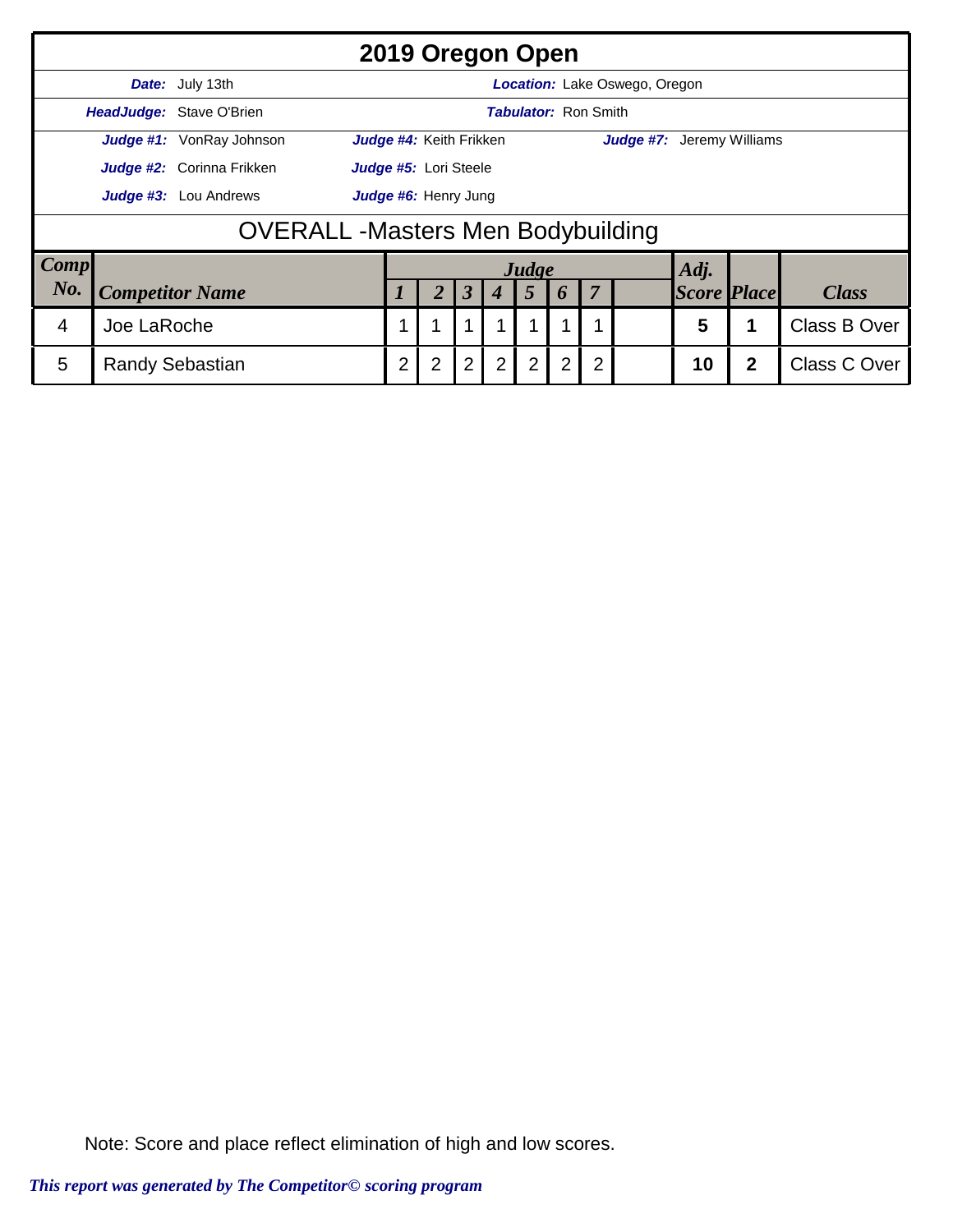|                                                                                         | 2019 Oregon Open                                        |                        |                |                |                |                         |                |       |    |                |              |                    |   |              |
|-----------------------------------------------------------------------------------------|---------------------------------------------------------|------------------------|----------------|----------------|----------------|-------------------------|----------------|-------|----|----------------|--------------|--------------------|---|--------------|
|                                                                                         | Date: July 13th<br><b>Location:</b> Lake Oswego, Oregon |                        |                |                |                |                         |                |       |    |                |              |                    |   |              |
|                                                                                         | HeadJudge: Stave O'Brien<br><b>Tabulator: Ron Smith</b> |                        |                |                |                |                         |                |       |    |                |              |                    |   |              |
| Judge #1: VonRay Johnson<br>Judge #4: Keith Frikken<br><b>Judge #7:</b> Jeremy Williams |                                                         |                        |                |                |                |                         |                |       |    |                |              |                    |   |              |
|                                                                                         | Judge #2: Corinna Frikken<br>Judge #5: Lori Steele      |                        |                |                |                |                         |                |       |    |                |              |                    |   |              |
| Judge #6: Henry Jung<br>Judge #3: Lou Andrews                                           |                                                         |                        |                |                |                |                         |                |       |    |                |              |                    |   |              |
|                                                                                         | <b>OVERALL -Masters Figure</b>                          |                        |                |                |                |                         |                |       |    |                |              |                    |   |              |
| Comp                                                                                    |                                                         |                        |                |                |                |                         |                | Judge |    |                |              | Adj.               |   |              |
| No.                                                                                     |                                                         | <b>Competitor Name</b> |                |                | 2              | $\overline{\mathbf{3}}$ | 4              | 5     | 6  | $\overline{7}$ |              | <b>Score Place</b> |   | <b>Class</b> |
| 12                                                                                      | 1                                                       | 1                      | 1              |                |                |                         |                |       | 5  |                | Class A Over |                    |   |              |
| 14                                                                                      | $\overline{2}$                                          | $\overline{2}$         | $\overline{2}$ | $\overline{2}$ | $\overline{2}$ | $\overline{2}$          | $\overline{2}$ |       | 10 | $\mathbf{2}$   | Class B Over |                    |   |              |
| 11<br><b>Julie Brown</b>                                                                |                                                         |                        |                |                | 3              | 3                       | 3              | 3     | 3  | 3              |              | 15                 | 3 | Class C Over |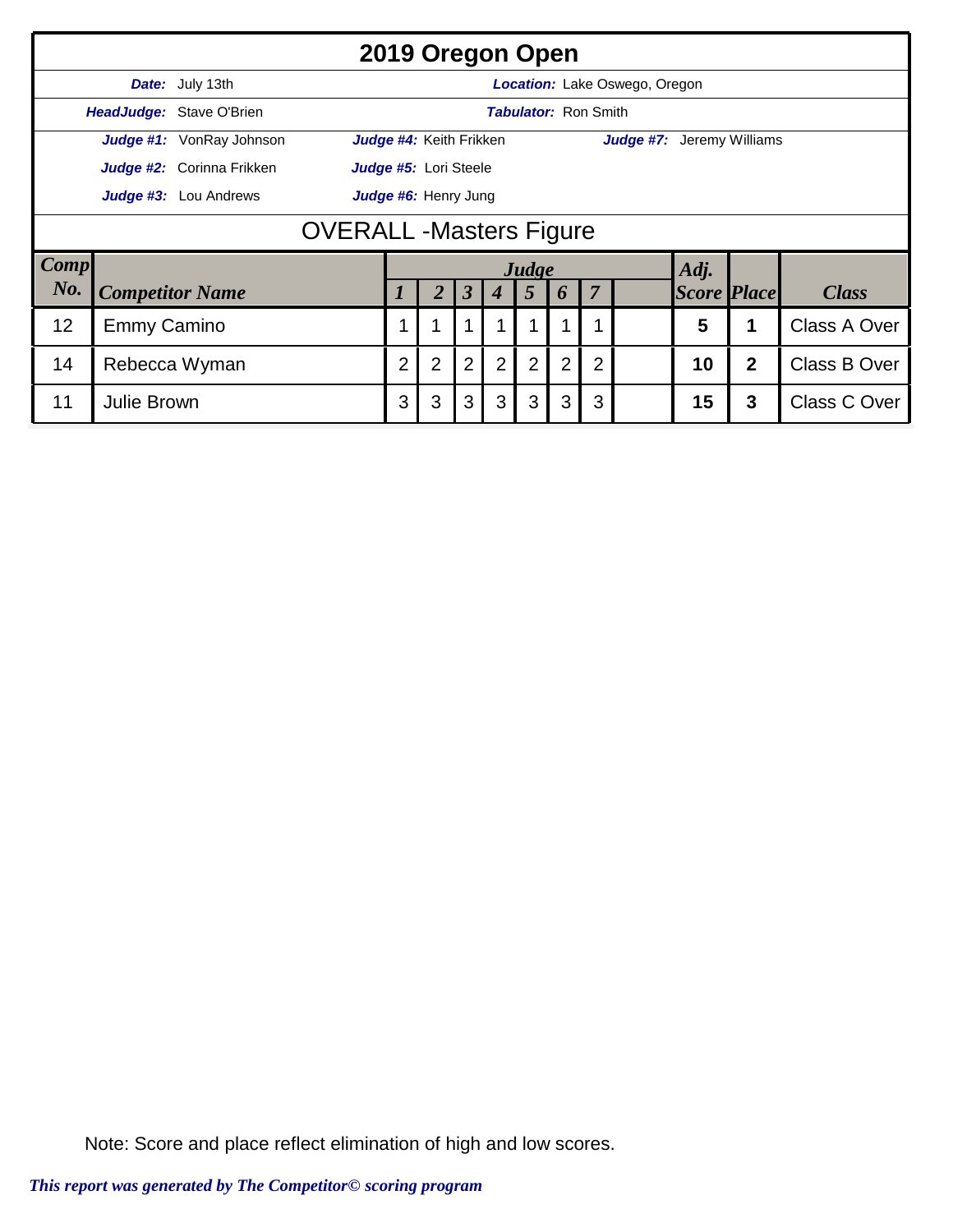|                   | 2019 Oregon Open                                        |                             |                      |                         |                      |                  |                |                |                |                                  |                    |   |              |
|-------------------|---------------------------------------------------------|-----------------------------|----------------------|-------------------------|----------------------|------------------|----------------|----------------|----------------|----------------------------------|--------------------|---|--------------|
|                   | Date: July 13th<br><b>Location:</b> Lake Oswego, Oregon |                             |                      |                         |                      |                  |                |                |                |                                  |                    |   |              |
|                   | HeadJudge: Stave O'Brien                                | <b>Tabulator: Ron Smith</b> |                      |                         |                      |                  |                |                |                |                                  |                    |   |              |
|                   |                                                         | Judge #1: VonRay Johnson    |                      | Judge #4: Keith Frikken |                      |                  |                |                |                | <b>Judge #7:</b> Jeremy Williams |                    |   |              |
|                   |                                                         | Judge #2: Corinna Frikken   |                      | Judge #5: Lori Steele   |                      |                  |                |                |                |                                  |                    |   |              |
|                   | Judge #3: Lou Andrews                                   |                             | Judge #6: Henry Jung |                         |                      |                  |                |                |                |                                  |                    |   |              |
|                   | <b>OVERALL-Open Figure</b>                              |                             |                      |                         |                      |                  |                |                |                |                                  |                    |   |              |
| Comp              |                                                         |                             |                      |                         |                      |                  | Judge          |                |                |                                  | Adj.               |   |              |
| No.               | <b>Competitor Name</b>                                  |                             |                      | $\overline{2}$          | $\boldsymbol{\beta}$ | $\boldsymbol{4}$ | 5              | 6              | $\overline{7}$ |                                  | <b>Score Place</b> |   | <b>Class</b> |
| 12                | <b>Emmy Camino</b>                                      |                             |                      | 1                       |                      |                  |                | 1              | 1              |                                  | 5                  | 1 | Class C Und  |
| 16                | $\overline{2}$                                          | $\overline{2}$              | $\overline{2}$       | $\overline{2}$          | 2                    | 3                | $\overline{2}$ |                | 10             | $\overline{2}$                   | Class B Unde       |   |              |
| 15<br>Leah Hunter |                                                         |                             |                      | 3                       | $\overline{4}$       | 3                | 3              | $\overline{2}$ | 3              |                                  | 15                 | 3 | Class A Unde |
| 13                | <b>Katie Powell</b>                                     |                             | 4                    | 4                       | 3                    | 4                | 4              | 4              | $\overline{4}$ |                                  | 20                 | 4 | Class D Over |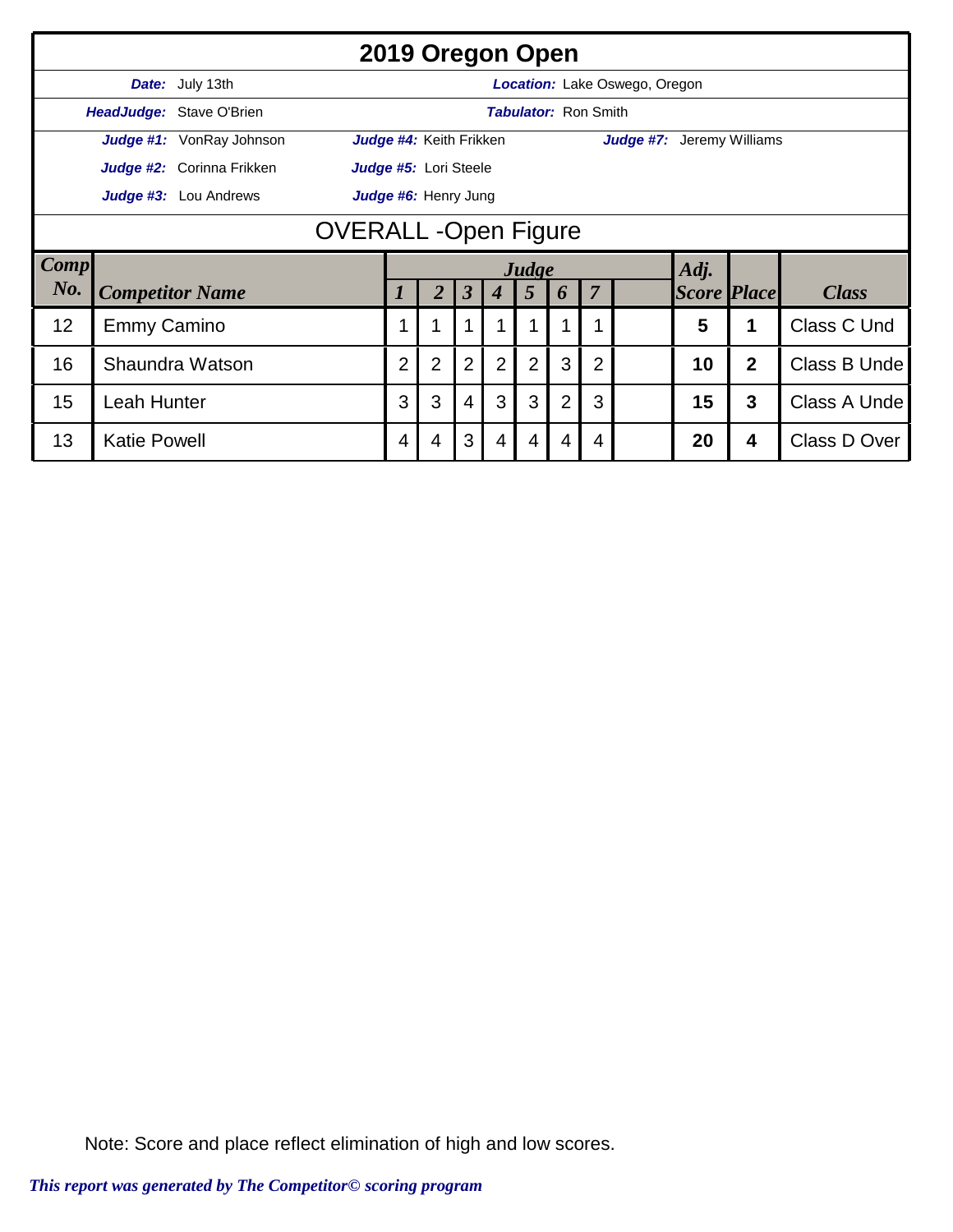|                                       | 2019 Oregon Open       |                           |  |                       |                                                             |                      |                  |                |                |                |                                      |                    |                |                     |  |
|---------------------------------------|------------------------|---------------------------|--|-----------------------|-------------------------------------------------------------|----------------------|------------------|----------------|----------------|----------------|--------------------------------------|--------------------|----------------|---------------------|--|
|                                       |                        | Date: July 13th           |  |                       |                                                             |                      |                  |                |                |                | <b>Location:</b> Lake Oswego, Oregon |                    |                |                     |  |
| HeadJudge: Stave O'Brien              |                        |                           |  |                       | <b>Tabulator: Ron Smith</b>                                 |                      |                  |                |                |                |                                      |                    |                |                     |  |
| Judge #1: VonRay Johnson              |                        |                           |  |                       | Judge #4: Keith Frikken<br><b>Judge #7:</b> Jeremy Williams |                      |                  |                |                |                |                                      |                    |                |                     |  |
|                                       |                        | Judge #2: Corinna Frikken |  | Judge #5: Lori Steele |                                                             |                      |                  |                |                |                |                                      |                    |                |                     |  |
| Judge #3: Lou Andrews                 |                        |                           |  |                       | Judge #6: Henry Jung                                        |                      |                  |                |                |                |                                      |                    |                |                     |  |
| <b>OVERALL-Open Mens Bodybuilding</b> |                        |                           |  |                       |                                                             |                      |                  |                |                |                |                                      |                    |                |                     |  |
| <b>Comp</b>                           |                        |                           |  |                       |                                                             |                      |                  | Judge          |                |                |                                      | Adj.               |                |                     |  |
| $N0$ .                                |                        | <b>Competitor Name</b>    |  |                       | 2                                                           | $\boldsymbol{\beta}$ | $\boldsymbol{4}$ | 5              | 6              | $\overline{7}$ |                                      | <b>Score Place</b> |                | <b>Class</b>        |  |
| 22                                    | <b>Maurice Pollock</b> |                           |  |                       | 1                                                           |                      |                  |                | 1              | 1              |                                      | 5                  | 1              | <b>Super Heavy</b>  |  |
| 20                                    | David Johnston         |                           |  |                       |                                                             | $\overline{2}$       | $\overline{2}$   | $\overline{2}$ | $\overline{2}$ | $\overline{2}$ |                                      | 10                 | $\overline{2}$ | <b>Light Heavyw</b> |  |
| 21<br>Ryan Wortman                    |                        |                           |  | 4                     | $\overline{2}$                                              | 3                    | 3                | 3              | 4              | 3              |                                      | 16                 | 3              | Heavyweight         |  |
| 18<br>Nelson Issangya                 |                        |                           |  | 3                     | 4                                                           | $\overline{4}$       | 4                | 4              | 3              | 4              |                                      | 19                 | 4              | Middleweight        |  |
| 17                                    |                        | William Mascarella        |  | 5                     | 5                                                           | 5                    | 5                | 5              | 5              | 5              |                                      | 25                 | 5              | Bantamweigh         |  |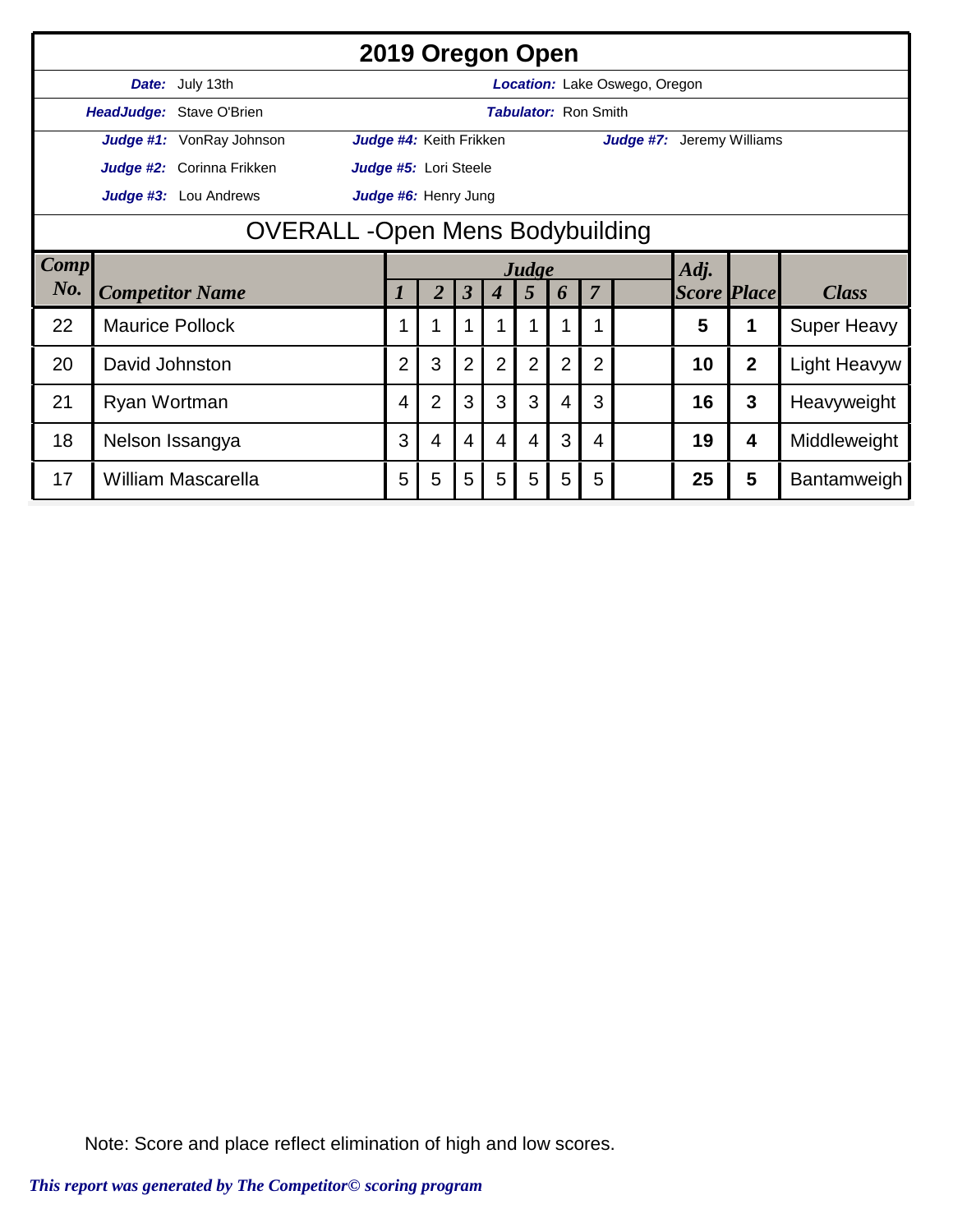|                                                      | 2019 Oregon Open                                               |                           |                                                             |   |                         |                |                |   |                |              |                    |              |              |  |
|------------------------------------------------------|----------------------------------------------------------------|---------------------------|-------------------------------------------------------------|---|-------------------------|----------------|----------------|---|----------------|--------------|--------------------|--------------|--------------|--|
|                                                      | Date: July 13th<br>Location: Lake Oswego, Oregon               |                           |                                                             |   |                         |                |                |   |                |              |                    |              |              |  |
|                                                      | <b>HeadJudge: Stave O'Brien</b><br><b>Tabulator: Ron Smith</b> |                           |                                                             |   |                         |                |                |   |                |              |                    |              |              |  |
|                                                      |                                                                | Judge #1: VonRay Johnson  | <b>Judge #7:</b> Jeremy Williams<br>Judge #4: Keith Frikken |   |                         |                |                |   |                |              |                    |              |              |  |
|                                                      |                                                                | Judge #2: Corinna Frikken | Judge #5: Lori Steele                                       |   |                         |                |                |   |                |              |                    |              |              |  |
| Judge #6: Henry Jung<br><b>Judge #3:</b> Lou Andrews |                                                                |                           |                                                             |   |                         |                |                |   |                |              |                    |              |              |  |
|                                                      | <b>OVERALL-Open Classic Physique</b>                           |                           |                                                             |   |                         |                |                |   |                |              |                    |              |              |  |
| <b>Comp</b>                                          |                                                                |                           |                                                             |   |                         |                | Judge          |   |                |              | Adj.               |              |              |  |
| No.                                                  |                                                                | <b>Competitor Name</b>    |                                                             |   | $\overline{\mathbf{3}}$ | 4              | $\overline{5}$ | 6 | $\overline{7}$ |              | <b>Score Place</b> |              | <b>Class</b> |  |
| 28                                                   | <b>Addison Alexander</b>                                       | $\overline{2}$            |                                                             |   |                         |                |                |   |                | 5            |                    | Class B Unde |              |  |
| 30                                                   | 1                                                              | $\overline{2}$            | $\overline{2}$                                              | 2 | 2                       | $\overline{2}$ | $\overline{2}$ |   | 10             | $\mathbf{2}$ | Class C Over       |              |              |  |
| 27                                                   | 3                                                              | 3                         | 3                                                           | 3 | 3                       | 3              | 3              |   | 15             | 3            | Class A Unde       |              |              |  |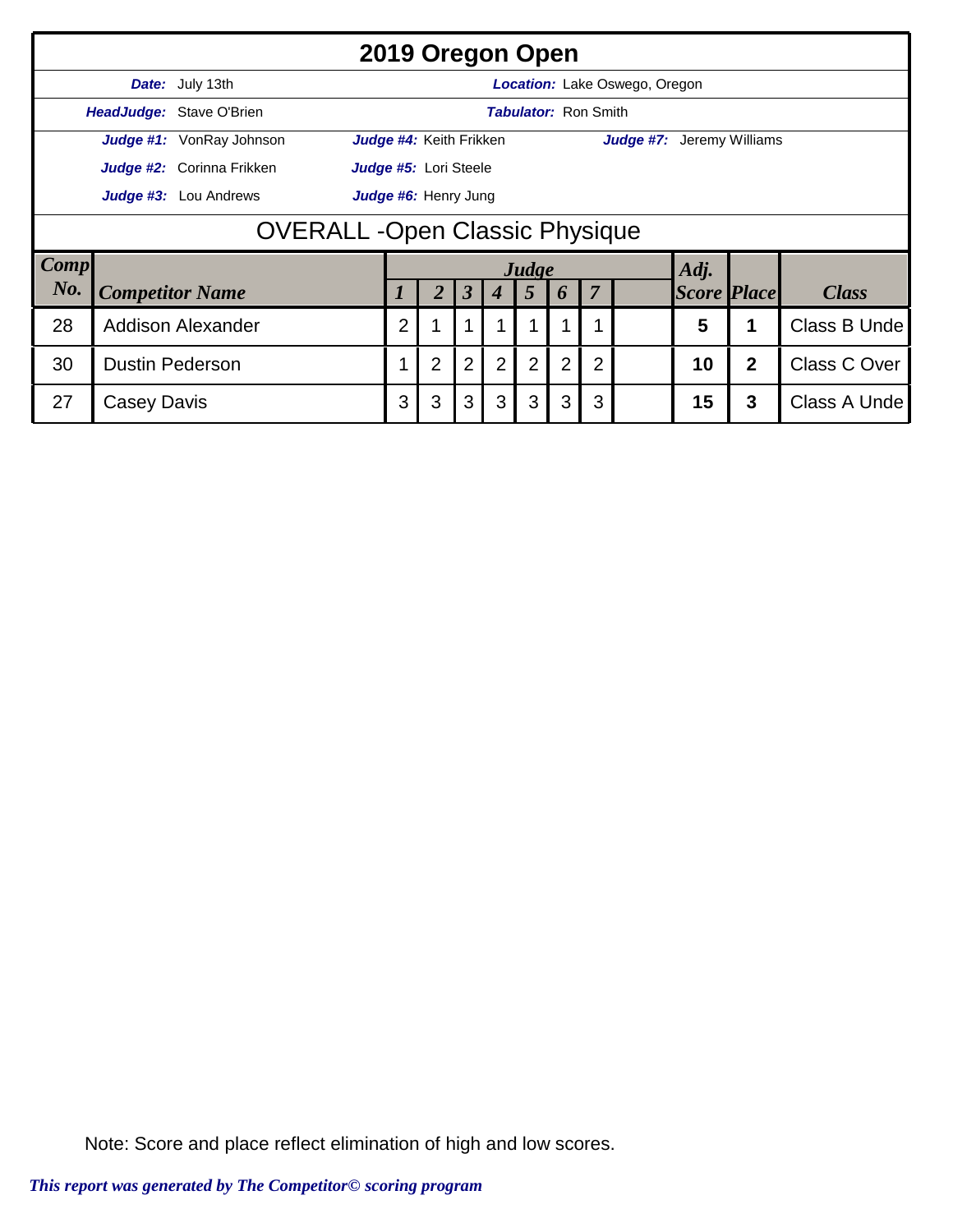|                                                      | 2019 Oregon Open                                               |                                        |                                                             |                |   |   |                |                  |    |              |                    |      |              |  |
|------------------------------------------------------|----------------------------------------------------------------|----------------------------------------|-------------------------------------------------------------|----------------|---|---|----------------|------------------|----|--------------|--------------------|------|--------------|--|
|                                                      | Date: July 13th<br>Location: Lake Oswego, Oregon               |                                        |                                                             |                |   |   |                |                  |    |              |                    |      |              |  |
|                                                      | <b>HeadJudge: Stave O'Brien</b><br><b>Tabulator: Ron Smith</b> |                                        |                                                             |                |   |   |                |                  |    |              |                    |      |              |  |
|                                                      |                                                                | Judge #1: VonRay Johnson               | Judge #4: Keith Frikken<br><b>Judge #7:</b> Jeremy Williams |                |   |   |                |                  |    |              |                    |      |              |  |
|                                                      |                                                                | Judge #2: Corinna Frikken              | Judge #5: Lori Steele                                       |                |   |   |                |                  |    |              |                    |      |              |  |
| Judge #6: Henry Jung<br><b>Judge #3:</b> Lou Andrews |                                                                |                                        |                                                             |                |   |   |                |                  |    |              |                    |      |              |  |
|                                                      |                                                                | <b>OVERALL</b> - Masters Mens Physique |                                                             |                |   |   |                |                  |    |              |                    |      |              |  |
| <b>Comp</b>                                          |                                                                |                                        |                                                             |                |   |   |                | Judge            |    |              |                    | Adj. |              |  |
| No.                                                  | <b>Competitor Name</b>                                         |                                        |                                                             |                | 3 |   | 5              | $\boldsymbol{p}$ | 7  |              | <b>Score Place</b> |      | <b>Class</b> |  |
| 35                                                   |                                                                |                                        |                                                             |                |   |   | 1              |                  | 5  |              | Class B Over       |      |              |  |
| 37                                                   | $\overline{2}$                                                 | $\overline{2}$                         | $\overline{2}$                                              | $\overline{2}$ | 2 | 2 | $\overline{2}$ |                  | 10 | $\mathbf{2}$ | Class C Over       |      |              |  |